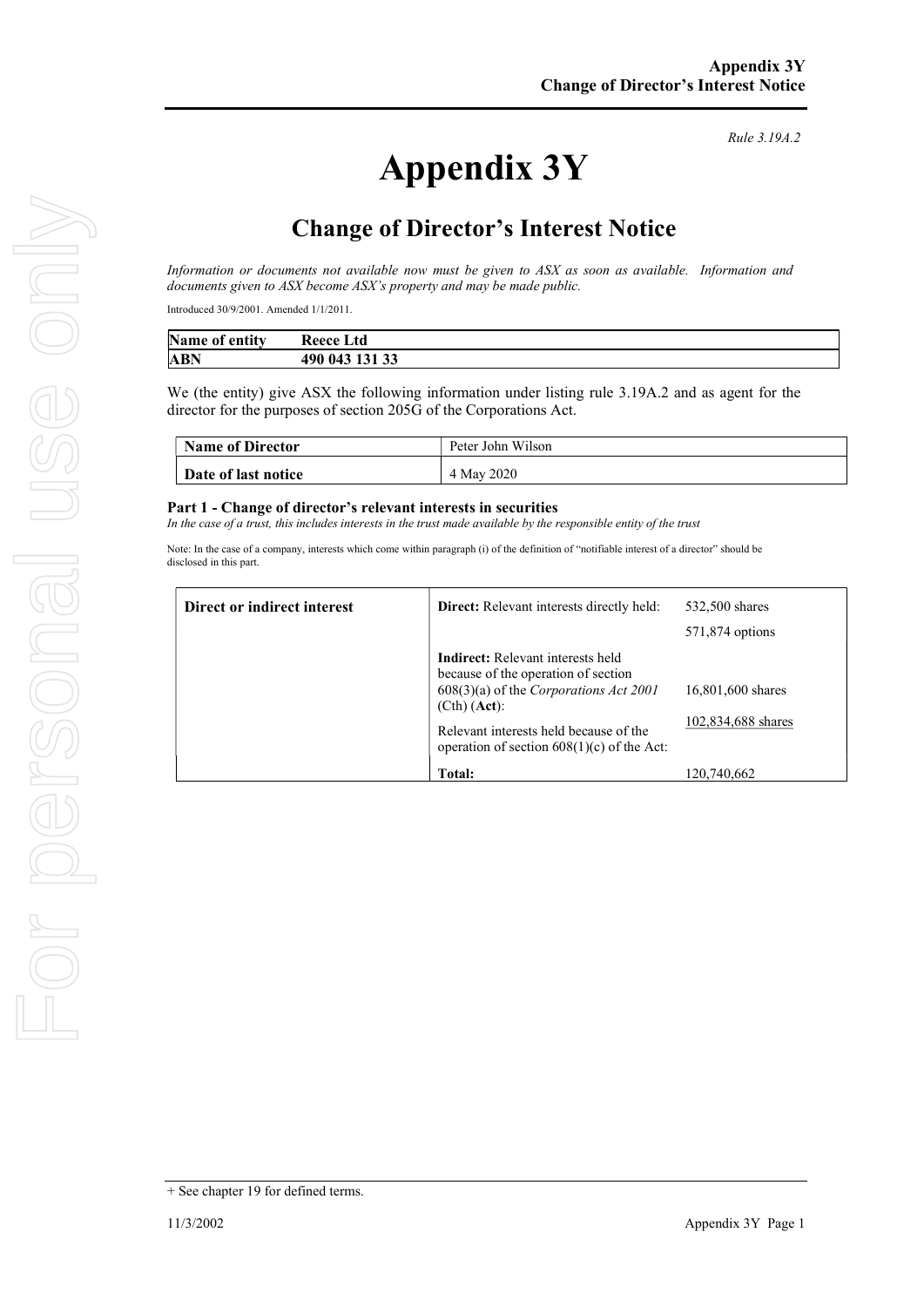| Nature of indirect interest<br>Relevant interest deemed under section $608(3)(a)$ of Act due to a<br>director's interests in the following registered holders:<br>(including registered holder)<br>WAL Investments Pty Ltd<br>Note: Provide details of the circumstances giving rise<br>to the relevant interest.<br>Relevant interest deemed under section $608(1)(c)$ of the Act. As set out<br>in various substantial holder notices lodged by Two Hills Holdings Pty                                                                                                                                                                                                                                                                                                                                                                                                                                                                                                                                                                                                                                                                                                                                                                                                                                                                                                                                                                                                                  |                 |  |
|-------------------------------------------------------------------------------------------------------------------------------------------------------------------------------------------------------------------------------------------------------------------------------------------------------------------------------------------------------------------------------------------------------------------------------------------------------------------------------------------------------------------------------------------------------------------------------------------------------------------------------------------------------------------------------------------------------------------------------------------------------------------------------------------------------------------------------------------------------------------------------------------------------------------------------------------------------------------------------------------------------------------------------------------------------------------------------------------------------------------------------------------------------------------------------------------------------------------------------------------------------------------------------------------------------------------------------------------------------------------------------------------------------------------------------------------------------------------------------------------|-----------------|--|
| Ltd, Mr Wilson is party to a Pre-Emptive Rights Agreement (a copy is<br>annexed to the substantial holder notice dated 24 April 2017). On a strict<br>reading of section $608(1)(c)$ of the Act, Mr Wilson arguably has a<br>relevant interest in the shares set out in the various substantial holder<br>notices lodged by Two Hills Holdings Pty Ltd by virtue of the Pre-<br>Emptive Rights Agreement (Pre-Emptive Shares), even though he does<br>not have the right to demand the Pre-Emptive Shares. The registered<br>holders of the Pre-Emptive Shares are:<br>WAL Assets Pty Ltd as trustee for the Leslie Alan Wilson<br>Property Trust;<br>Leslie Alan Wilson;<br>٠<br>Claire Elizabeth Worley;<br>$\bullet$<br>David Alan Wilson;<br>$\bullet$<br>Abtourk (Vic No.11) Pty Ltd as trustee for the John Gay<br>$\bullet$<br>Wilson Property Trust;<br>JGW Investments Pty Ltd;<br>٠<br>John Gay Wilson;<br>$\bullet$<br>Bruce Campbell Wilson;<br>$\bullet$<br>Naomi Jane Wilson;<br>$\bullet$<br>Tyara Pty Ltd as trustee for the Bruce WC Wilson Property<br>$\bullet$<br>Trust;<br>Florizel Investments Pty Ltd;<br>$\bullet$<br>Bruce WC Wilson;<br>$\bullet$<br>Andrew William Wilson;<br>$\bullet$<br>Penelope Kate Callaghan;<br>$\bullet$<br>James Bruce Wilson;<br>$\bullet$<br>Geronimo Custodian Pty Ltd as trustee for the Geronimo<br>$\bullet$<br>Custodian Trust;<br>Glentemp Custodian Pty Ltd as trustee for the Glentemp<br>$\bullet$<br>Custodian Trust; and |                 |  |
| Cub Custodian Pty Ltd as trustee for the Cub Custodian Unit                                                                                                                                                                                                                                                                                                                                                                                                                                                                                                                                                                                                                                                                                                                                                                                                                                                                                                                                                                                                                                                                                                                                                                                                                                                                                                                                                                                                                               |                 |  |
| Trust,<br>(the Two Hills Parties).                                                                                                                                                                                                                                                                                                                                                                                                                                                                                                                                                                                                                                                                                                                                                                                                                                                                                                                                                                                                                                                                                                                                                                                                                                                                                                                                                                                                                                                        |                 |  |
| 29 October 2020 and 30 October 2019                                                                                                                                                                                                                                                                                                                                                                                                                                                                                                                                                                                                                                                                                                                                                                                                                                                                                                                                                                                                                                                                                                                                                                                                                                                                                                                                                                                                                                                       |                 |  |
| Date of change<br>Direct: Relevant interests directly held:<br>532,500 shares                                                                                                                                                                                                                                                                                                                                                                                                                                                                                                                                                                                                                                                                                                                                                                                                                                                                                                                                                                                                                                                                                                                                                                                                                                                                                                                                                                                                             |                 |  |
| No. of securities held prior to<br>change<br><b>Indirect:</b> Relevant interests held because<br>of the operation of section $608(3)(a)$ of<br>the Act:<br>16,801,600 shares<br>Relevant interests held because of the<br>102,834,688 shares<br>operation of section $608(1)(c)$ of the Act:<br>Total:<br>120,168,788 shares (held<br>prior to change on 29<br>October 2020)                                                                                                                                                                                                                                                                                                                                                                                                                                                                                                                                                                                                                                                                                                                                                                                                                                                                                                                                                                                                                                                                                                              |                 |  |
| Options under the Company's LTI Plan<br><b>Class</b>                                                                                                                                                                                                                                                                                                                                                                                                                                                                                                                                                                                                                                                                                                                                                                                                                                                                                                                                                                                                                                                                                                                                                                                                                                                                                                                                                                                                                                      |                 |  |
|                                                                                                                                                                                                                                                                                                                                                                                                                                                                                                                                                                                                                                                                                                                                                                                                                                                                                                                                                                                                                                                                                                                                                                                                                                                                                                                                                                                                                                                                                           | 571,874 options |  |
| <b>Number acquired</b>                                                                                                                                                                                                                                                                                                                                                                                                                                                                                                                                                                                                                                                                                                                                                                                                                                                                                                                                                                                                                                                                                                                                                                                                                                                                                                                                                                                                                                                                    |                 |  |

<sup>+</sup> See chapter 19 for defined terms.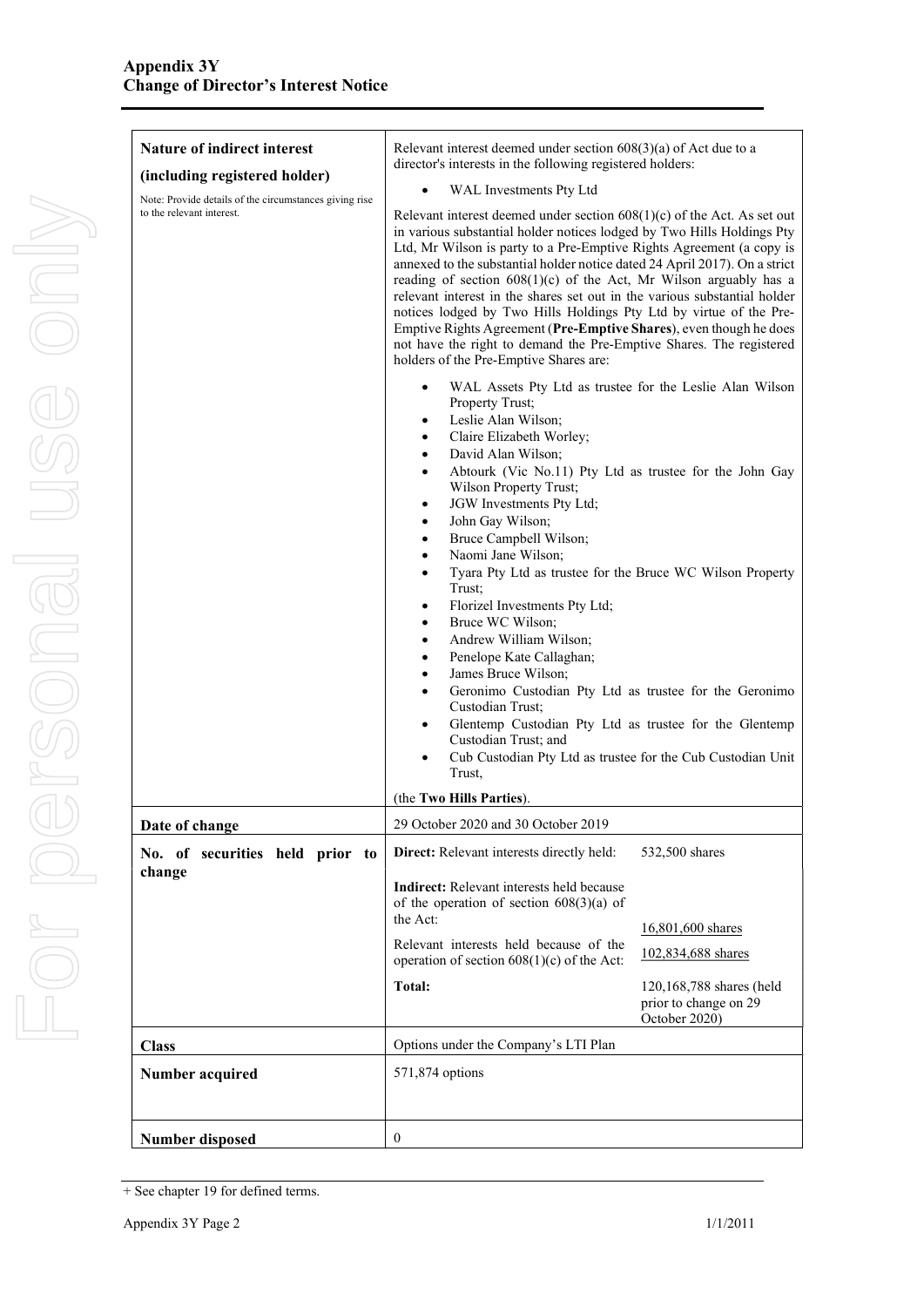| Value/Consideration<br>Note: If consideration is non-cash, provide details and<br>estimated valuation                                                                      | N/A                                                                                                                                                                                                                                                                                                                  |                                                        |
|----------------------------------------------------------------------------------------------------------------------------------------------------------------------------|----------------------------------------------------------------------------------------------------------------------------------------------------------------------------------------------------------------------------------------------------------------------------------------------------------------------|--------------------------------------------------------|
| No. of securities held after change                                                                                                                                        | <b>Direct:</b> Relevant interests directly held:                                                                                                                                                                                                                                                                     | 532,500 shares<br>571,874 options                      |
|                                                                                                                                                                            | <b>Indirect:</b> Relevant interests held because of<br>the operation of section $608(3)(a)$ of the Act:<br>Relevant interests held because of the<br>operation of section $608(1)(c)$ of the Act:<br>Total:                                                                                                          | 16,801,600 shares<br>102,834,688 shares<br>120,740,662 |
| Nature of change<br>Example: on-market trade, off-market trade, exercise<br>of options, issue of securities under dividend<br>reinvestment plan, participation in buy-back | 267,588 options issued under the Company's LTI Plan on 29 October<br>2020 in accordance with shareholder approval obtained at the<br>Company's 2020 AGM and 304,286 options issued under the<br>Company's LTI Plan on 30 October 2019 in accordance with<br>shareholder approval obtained at the Company's 2019 AGM. |                                                        |

### Part 2 – Change of director's interests in contracts

Note: In the case of a company, interests which come within paragraph (ii) of the definition of "notifiable interest of a director" should be disclosed in this part.

| <b>Detail of contract</b>                                                                       | N/A |
|-------------------------------------------------------------------------------------------------|-----|
| <b>Nature of interest</b>                                                                       | N/A |
|                                                                                                 |     |
| Name of registered holder                                                                       | N/A |
| (if issued securities)                                                                          |     |
| Date of change                                                                                  | N/A |
| No. and class of securities to which                                                            | N/A |
| interest related prior to change                                                                |     |
| Note: Details are only required for a contract in relation<br>to which the interest has changed |     |
| <b>Interest acquired</b>                                                                        | N/A |
| <b>Interest disposed</b>                                                                        | N/A |
| <b>Value/Consideration</b>                                                                      | N/A |
| Note: If consideration is non-cash, provide details and an<br>estimated valuation               |     |
| Interest after change                                                                           | N/A |

<sup>+</sup> See chapter 19 for defined terms.